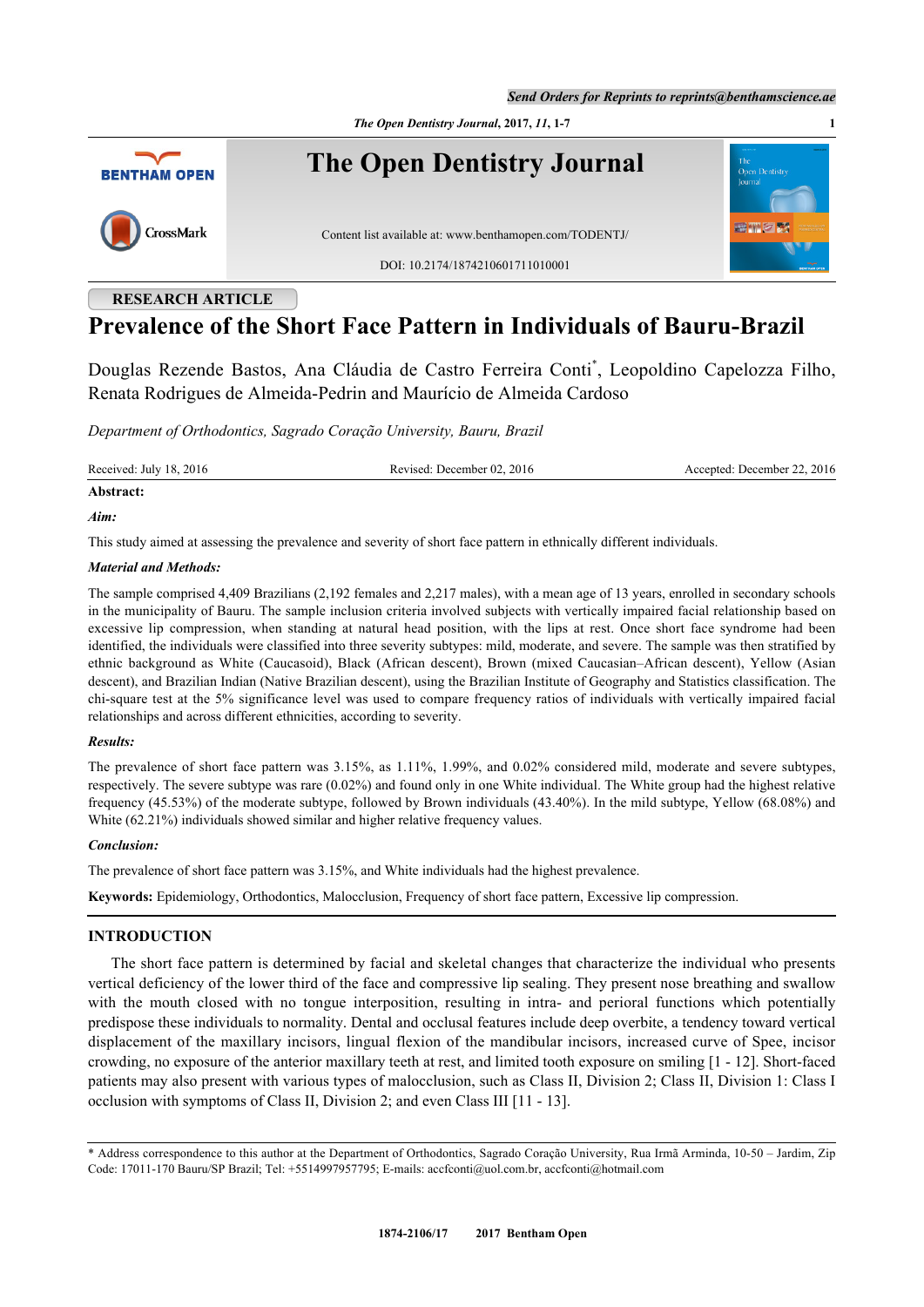#### **2** *The Open Dentistry Journal, 2017, Volume 11 Bastos et al.*

The facial structure of short-faced individuals is strong, and the skeleton has a marked radiographic appearance. This is especially true for the mandible, which exhibits a broad ramus, a wide and short symphysis and an expressive chin [\[9,](#page-6-3) [14](#page-6-4)]. The load on the jaws is increased due to hyperfunction of the masticatory muscles. This load can lead to increased sutural growth and bone apposition, which, in turn, result in increased transverse growth of the maxilla and wider bony bases for the dental arches [[2,](#page-5-1) [5,](#page-6-5) [6,](#page-6-6) [9,](#page-6-3) [15\]](#page-6-7). Even the type and distribution of the masseter muscle fibers differ depending on the vertical dysplasia. Moreover, in the short face pattern, white fast-twitch fibers (type II) predominate, rather than red (type I) slow-twitch fibers [\[16](#page-6-8)].

The condyle and mandibular ramus usually undergo anterior growth while the gonial angle remains closed [\[6](#page-6-6), [8,](#page-6-9) [9\]](#page-6-3). Decreased lower anterior face height (LAFH) may be caused by vertical growth of the condyle, which exceeds the sum of the vertical growth that occurs in the facial sutures and in the alveolar process, resulting in forward and upward mandibular rotation, associated with the influence exerted by the development of a respiratory and masticatory pattern. Increases in anterior surface height are greatly influenced by the growth of the cervical spine and the resulting differential growth of the muscles, fascia, and other soft tissue located between the skull, mandible, hyoid bone, and shoulder girdle. Individuals with this vertical deformity develop an improper growth pattern, perpetuating characteristics which are quite abnormal in the lower third of the face[[1](#page-5-0) - [5,](#page-6-5) [7,](#page-6-10) [8,](#page-6-9) [15,](#page-6-7) [17\]](#page-6-11).

Vertical malocclusions such as the short face may be due to a combination of etiological factors, such as variability in growth intensity, mandibular soft tissue and muscle function, and dentoalveolar development. Although it is clear that mandibular growth is the most important of these factors, all must be taken into account, including soft-tissue aspects and cephalometric parameters [[8\]](#page-6-9).

Some cephalometric studies investigated the association between facial morphology and malocclusion and revealed that hypodivergent individuals with a closed gonial angle develop deep overbite and are predominantly affected by Angle Class II, Division 2 malocclusions [\[13](#page-6-2)]. Another investigation examined facial vertical dimension in an African ethnic group (Shona) and reported a reduced LAFH compared to White Americans and African-Americans [\[18](#page-6-12)].

Features related to facial morphology have been discussed in individuals with cleft lip [\[19](#page-6-13)], however the literature lacks epidemiological studies focusing solely on facial pattern. In epidemiological surveys, division of data by ethnic group is essential, as many studies have reported racial differences in facial features [[20\]](#page-6-14). The Brazilian population features a high degree of miscegenation, and has been classified as the most heterogeneous population in the world [[21\]](#page-6-15). The state of São Paulo belongs to the Southeast region of the country, which may be representative of Brazil in terms of ethnicity distribution. Thus, this survey sought to assess the distribution of vertical deficiency (stratified into three levels of severity) and determine the prevalence of short face pattern in an ethnically diverse sample.

Based on the gap of the literature regarding epidemiological survey that considers uniquely the facial pattern in short face individuals, this study was conducted. This is of great importance for clinicians, especially with regard to the determination of treatment prognosis and its inherent limitation [\[2](#page-5-1), [11](#page-6-1), [16](#page-6-8), [22](#page-6-16)].

## **MATERIAL AND METHODS**

This study was approved by the Research Ethics Committee of Sagrado Coração University (212/11). The sample comprised 4,409 Brazilians enrolled in public and private middle schools (grades 5–8) in the municipality of Bauru: 2,192 females (49.72%) and 2,217 males (50.28%). The individuals were aged 10 years to 16 years and 11 months, with a mean age of 13 years (SD=1 year and 3 months) for the total sample, 12 years and 11 months (SD=1 year and 3 months) for females, and 13 years (SD=1 year and 3 months) for males.

By design, this study was limited to morphological facial analysis. Regarding ethnicity, individuals were classified as White (Caucasian), Black (Afro-Brazilian), Brown (Mulatto), Yellow (Asian descent), or Native Brazilian (indigenous Brazilian descent), in accordance with the criteria established by the Brazilian Institute of Geography and Statistics (IBGE). The ethnic distribution of the residents of the city of Bauru, Brazil, and of the overall sample is shown in Table **[1](#page-1-0)**. As well as skin color (assessed on the inside of the forearm), hair color and texture, eye color, and the shape of the lips, nose, and mouth were also taken into account for classification, as per Parra *et al*. [\[21](#page-6-15)].

<span id="page-1-0"></span>**Table 1. Ethnic distribution of residents and evaluated sample in the city of Bauru-SP (Source: Ministry of Planning, budget and management. Brazilian Institute of Geography and Statistics).**

| <b>Ethnicii</b> | <b>otal</b>                                                       |               | .                    | œ                       |
|-----------------|-------------------------------------------------------------------|---------------|----------------------|-------------------------|
| White           | $\sim$ $\sim$ $\sim$<br>$\sim$<br>u<br>ا ت ک<br>ر بار .<br>$\sim$ | $- -$<br>0.01 | $\Omega$<br>т.<br>-- | 70.QC<br>$\mathsf{v}$ . |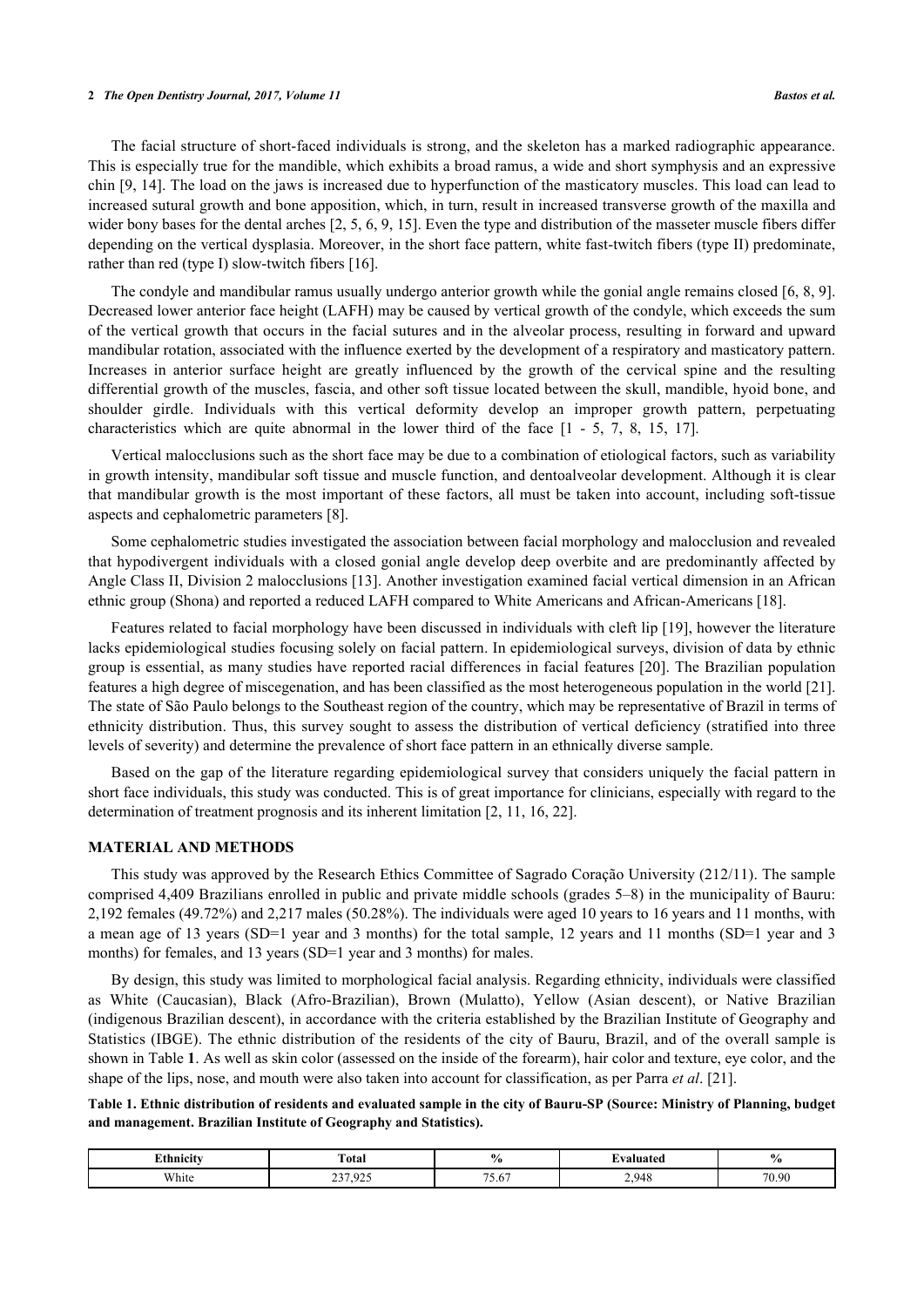#### *Short Face Pattern in Different Ethnic Background The Open Dentistry Journal, 2017, Volume 11* **3**

| <b>Ethnicity</b> | Total   | $\frac{0}{0}$ | Evaluated | $\frac{0}{0}$ |
|------------------|---------|---------------|-----------|---------------|
| <b>Brown</b>     | 55,504  | 17.65         | 1,041     | 20.73         |
| <b>Black</b>     | 15,281  | 4.86          | 279       | 5.56          |
| Yellow           | 5,096   | 1.62          | 141       | 2.81          |
| Native           | 625     | 0.20          |           |               |
| Total            | 314,431 | 100%          | 4,409     | 100%          |

Clinically observable syndromes and/or a history of surgery or fractures in the facial or skull region were criteria for exclusion. However, a history of previous or ongoing orthopedic and/or orthodontic treatment was not an exclusion criterion, because neither of these treatment modalities is able to significantly alter facial proportions and relationships [\[11](#page-6-1)]. All individuals were evaluated under natural light, in standing natural head position, with the lips at rest and without the aid of any special equipment. Examination was performed by one of the authors, who is experienced in orthodontics and was properly calibrated for facial morphology evaluation [\[20](#page-6-14)].

The criterion for the identification of patients with vertically deficient facial relationships is morphological and based on lip competence, *i.e*., excessive lip compression at rest[[16](#page-6-8)]. Once identified, individuals with vertically impaired facial relationships were classified into three subtypes according to severity: mild, moderate, or severe. The method for this classification has been thoroughly described elsewhere and has proven to be reliable in a previous study [\[19](#page-6-13)] that demonstrated intra- and inter-examiner agreement.

<span id="page-2-0"></span>

Fig. (1). Front and lateral view facial photographs representative of an individual with the mild subtype of short face pattern.

Briefly, classification criteria were as follows. For the mild subtype, mandatory presence of lip compression and/or presence of a moderate disproportion between the middle and lower thirds, even with the postural component; in summary, these individuals could be considered as borderline Class I, brachyfacial (Fig. **[1](#page-2-0)**). For the moderate subtype, the classification criterion was the presence of a true disproportion between the middle and lower thirds, in addition to the features described for the mild subtype; this combination undoubtedly characterizes a short face pattern (Fig. **[2](#page-3-0)**). For classification in the severe subtype, individuals had to present with severe disproportion between the middle and lower facial thirds, associated with features described in the previous subtype and combined with more typical signs of the short face pattern, severe enough to cause unattractiveness. In these individuals, prognosis is poor for conservative treatment, and orthognathic surgery is indicated for normalization of facial relationships (Fig. **[3](#page-3-1)**).

For statistical processing, all results were analyzed in the Statistica 5.1 software environment (Stat Soft Inc., Tulsa, OK, USA). The chi-square  $(\chi^2)$  test was used at a significance level of 5% (p<0.05) to compare the frequency ratios of individuals with vertically impaired facial relationships in the overall sample and among different ethnicities, stratified by the three levels of severity.

*(Table ) contd.....*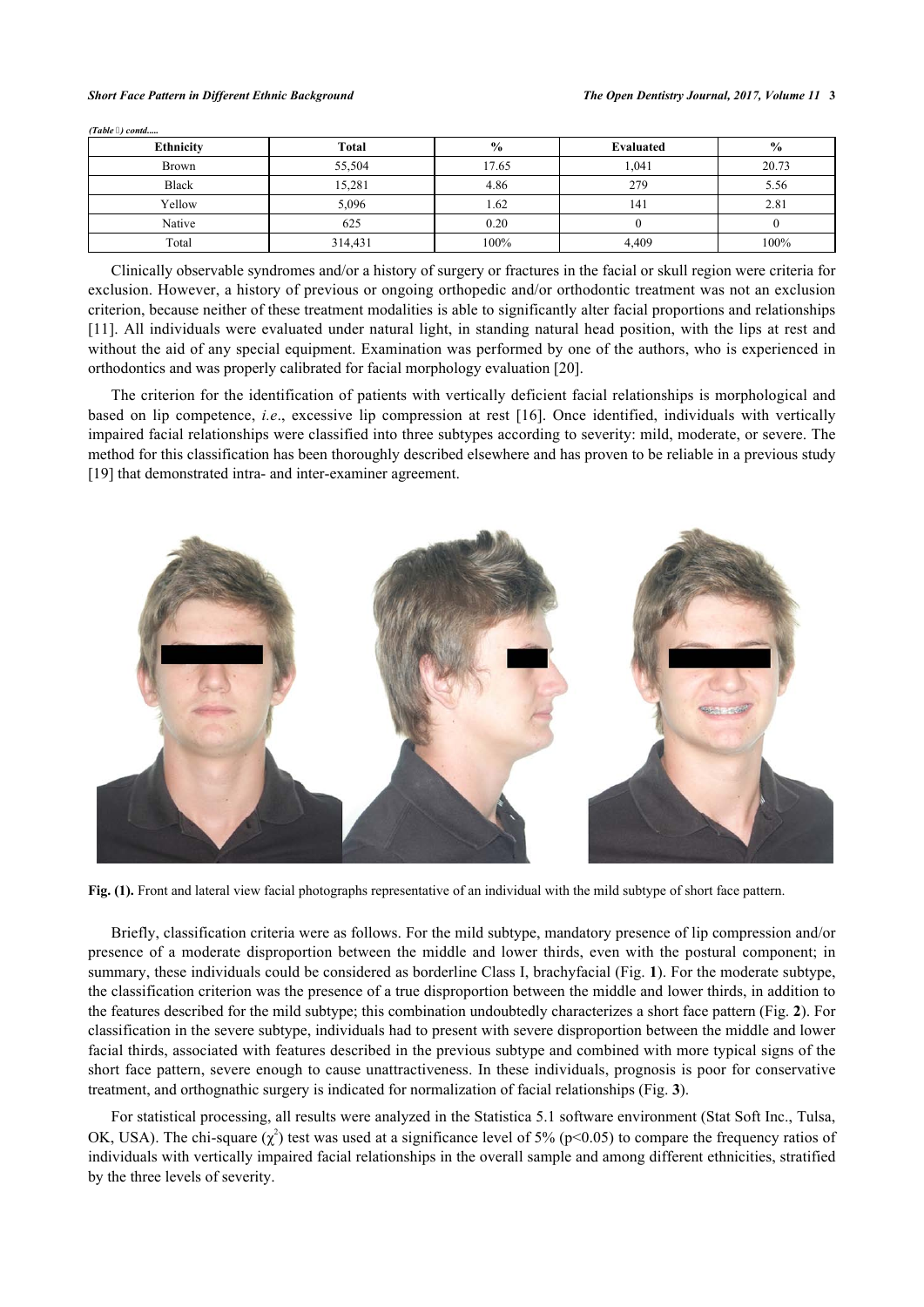**4** *The Open Dentistry Journal, 2017, Volume 11 Bastos et al.*

<span id="page-3-0"></span>

**Fig. (2).** Front and lateral view facial photographs representative of an individual with the moderate subtype of short face pattern.

<span id="page-3-1"></span>

**Fig. (3).** Front and lateral view facial photographs representative of an individual with the severe subtype of short face pattern.

# **RESULTS**

Evaluation of intra- and inter-examiner error in a previous study[[19\]](#page-6-13) revealed moderate agreement, thus demonstrating the accuracy of the present methodology. Overall, 3.15% of the pooled sample exhibited vertical deficiency, 34.94% exhibited vertical excess (long face pattern), and 61.91% met criteria for other patterns (*i.e*., pattern I, II, or III). Considering that the short face pattern consists of mild, moderate, and severe subtypes, of the 139 individuals with a short face pattern in this sample, 35.97% belonged to the mild subtype (corresponding to 1.11% of the overall sample), 63.30% to the moderate subtype (corresponding to 1.99% of the overall sample), and 0.71% to the severe subtype (corresponding to 0.02% of the overall sample) (Tables **[2](#page-4-0)** and **[3](#page-4-1)**).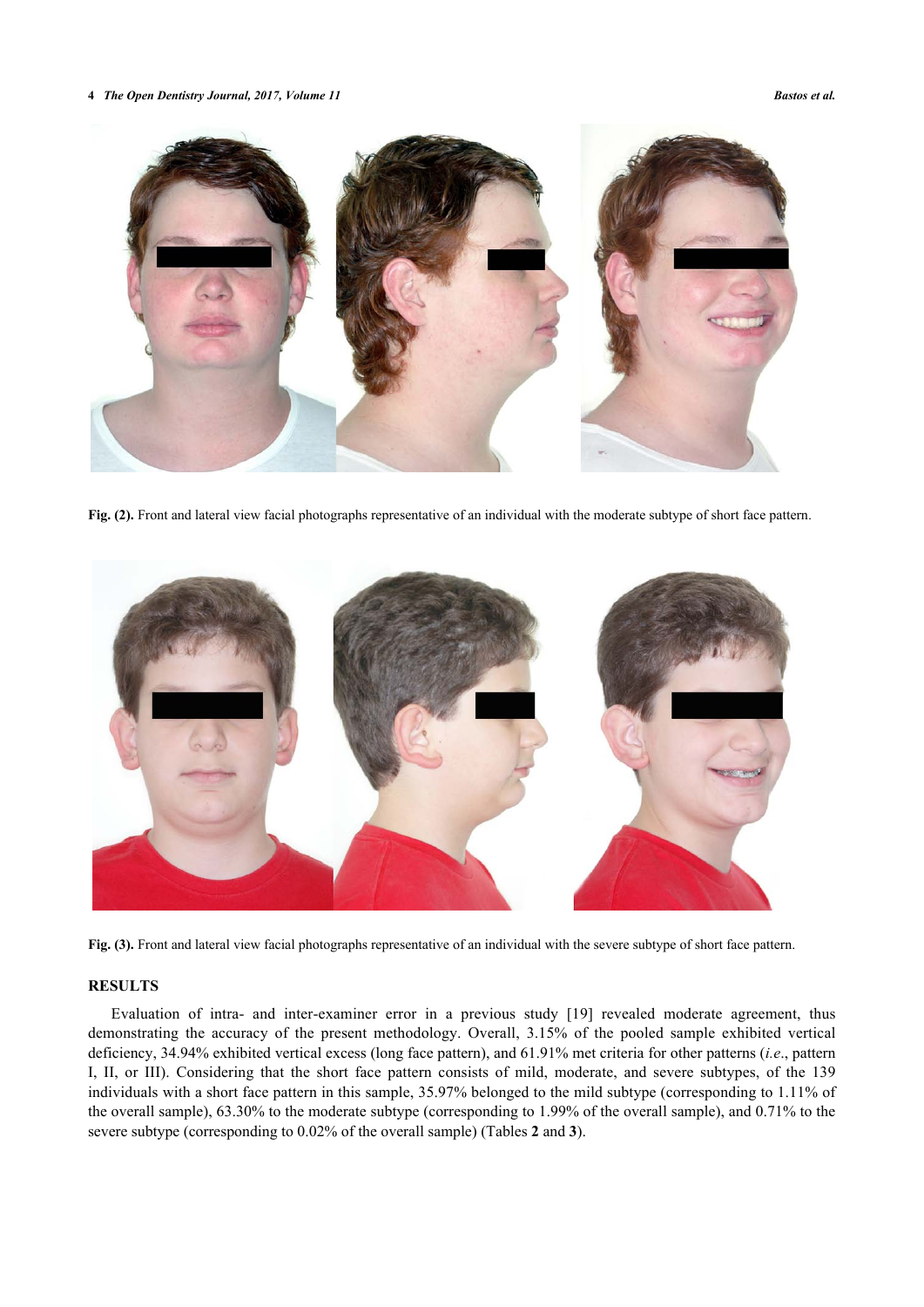| Pattern/Race | Mild |               | Moderate |               | <b>Severe</b> |               | Other patterns |       | <b>Total</b> |               |
|--------------|------|---------------|----------|---------------|---------------|---------------|----------------|-------|--------------|---------------|
|              | n    | $\frac{0}{0}$ | n        | $\frac{6}{9}$ | $\mathbf n$   | $\frac{0}{0}$ | n              | $\%$  | n            | $\frac{0}{0}$ |
| <b>White</b> | 41   | 0.92          | 79       | 1.79          |               | 0.02          | 2,827          | 64.11 | 2.948        | 66.84         |
| <b>Brown</b> |      | 0.11          |          | 0.20          | $\theta$      | 0.00          | 1,027          | 23.29 | .041         | 23.61         |
| Yellow       |      | 0.02          |          | 0.00          | $\theta$      | 0.00          | 140            | 3.17  | 141          | 3.19          |
| <b>Black</b> |      | 0.06          |          | 0.00          |               | 0.00          | 276            | 6.25  | 279          | 6.32          |
| Total        | 50   | 1.11          | 88       | 1.99          |               | 0.02          | 4.270          | 96.82 | 4.409        | 100.00        |

<span id="page-4-0"></span>**Table 2. Distribution of the prevalence of individuals with vertical deficiency and other patterns, according to severity, for each ethnic group.**

<span id="page-4-1"></span>**Table 3. Comparison of relative frequencies among individuals with vertical deficiency, according to severity, for each ethnic group.**

| Pattern/Race | Mild |               | Moderate |               | <b>Severe</b> |               | <b>Total</b> |               |
|--------------|------|---------------|----------|---------------|---------------|---------------|--------------|---------------|
|              | N    | $\frac{6}{9}$ |          | $\frac{0}{0}$ | n             | $\frac{6}{9}$ |              | $\frac{0}{0}$ |
| White        | 41   | 33.88         | 79       | 65.29         |               | 0.83          | 121          | 100.00        |
| <b>Brown</b> |      | 35.71         |          | 64.29         | U             | 0.00          | 14           | 100.00        |
| Yellow       |      | 100.00        |          | 0.00          | 0             | $0.00\,$      |              | 100.00        |
| <b>Black</b> |      | 100.00        |          | 0.00          | U             | 0.00          |              | 100.00        |
| <b>Total</b> | 50   | 35.97         | 88       | 63.30         |               | 0.71          | 139          | 100.00        |

 $\chi^2$ =7.46; p=0.2800; NS.

When the relative frequencies were analyzed (Table [3](#page-4-1)), the moderate subtype was the most frequent severity in White (65.29%) and Brown (64.29%) individuals. One subject in the Yellow subset (100%) and three in the Black subset (100%) had the mild subtype. Once again, White (33.88%) and Brown (35.71%) individuals showed similar relative frequency values of the mild subtype, with the moderate subtype predominating in these ethnic groups. The severe subtype was rare in all races; only one individual, in the White subgroup, exhibited this condition. The percentages of individuals with vertical deficiency according to severity for each gender were presented in Table **[4](#page-4-2)**.

|               | <b>Others</b> | <b>MILD</b> | <b>MODERATE</b> | <b>SEVERE</b> | Total |
|---------------|---------------|-------------|-----------------|---------------|-------|
| Female        | 2098          | 33          | 60              |               | 2192  |
| $\frac{9}{6}$ | 95.71%        | 1.51%       | 2.74%           | 0.05%         |       |
| Male          | 2172          |             | 28              |               | 2217  |
| $\frac{9}{6}$ | 97.97%        | 0.77%       | 1.26%           | $0.00\%$      |       |
| <b>Total</b>  | 4270          | 50          | 88              |               | 4409  |

<span id="page-4-2"></span>**Table 4. Percentages of individuals with vertical deficiency according to severity for each gender.**

 $\chi^2$ =18.897; p=0.000; sig.

## **DISCUSSION**

Epidemiological data pertaining to the prevalence of a given condition play an important role in the evaluation of treatment in a given population to support the development of patient care programs. For this reason, the assignment of specific criteria to diagnose or quantify a disease or condition is paramount. This study aimed at investigating the prevalence of vertical deficiency in facial relationships, and, specifically, the prevalence of the short face pattern in a sample of primary school students from the municipality of Bauru. Considering the prevalence found in this study (3.15%) regarding a sample of 4,409 subjects, for a confidence interval of 95%, the estimated margin of error for this sample is  $0.5\%$ .

Subjective facial analysis parameters, which base classification on the presence or absence of specific conditions, are not less validated or less reproducible. This method can be considered as an easier alternative for use in surveys, with good reproducibility as long as examiners are calibrated [[19,](#page-6-13) [20\]](#page-6-14).

Regarding our sample, its ethnic distribution can be considered representative of the municipality of Bauru, except for the Brazilian Indian population, which is concentrated in the rural area and was not covered by the present survey (Table **[1](#page-1-0)**). However, the ethnic distribution found in this survey cannot be considered representative of Brazil. Thus, it may represent the distribution of the short face pattern in different races in Bauru, but not of a racial group in Brazil as a whole.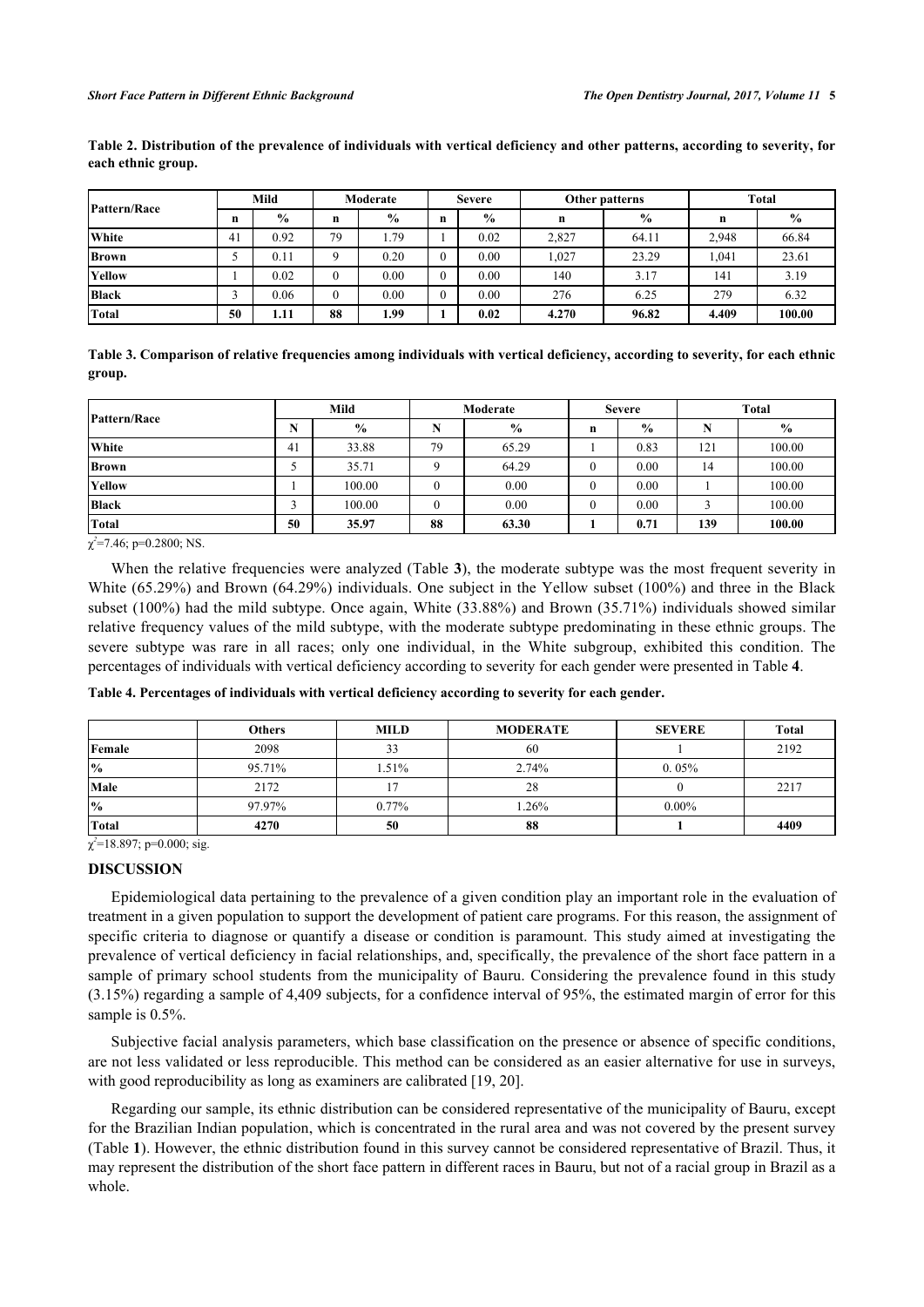#### **6** *The Open Dentistry Journal, 2017, Volume 11 Bastos et al.*

Corroborating the results of this study, Capelozza Filho *et al*. [[19\]](#page-6-13) found 0% prevalence of the short face pattern when assessing cleft patients. Their results are particularly important because the authors assessed samples recruited from the same geographic area as our study. Another cephalometric research [\[13\]](#page-6-2) found that about 40% of individuals had hypodivergent growth. However, a direct comparison with the results of this study would be unfeasible, given the disparate methodology employed, which considered only facial morphology analysis for diagnosis.

The low prevalence of vertical deficiency found in the present survey (3.15%) could be explained by the age of the individuals (11 to 16 years), since the short face pattern worsens with aging [[11](#page-6-1)]. When adults are evaluated, the prevalence of short face syndrome might increase.

In terms of prevalence of the different degrees of vertical deficiency severity, individuals with a moderate level of severity predominated. Eighty-eight of the 139 participants had moderate severity, representing 1.99% of the sample; this differed markedly from the prevalence of vertical excess (34.94%) reported by Cardoso *et al*. [[20](#page-6-14)]. The prevalence of the short face pattern with mild severity was 1.11%, while severe cases accounted for 0.02% of the sample.

Regarding the frequency distribution of the short face pattern by ethnicity, White subjects had the highest prevalence (3.87%), followed by Brown (1.50%), Black (1.20%), and Yellow (1.03%) participants. The predominance of the short face pattern in the different racial groups, stratified by severity, is shown in Table **[3](#page-4-1)**. Most cases were of moderate severity in the White and Brown subset of the sample. Yellow and black individuals showed mild severity. The only individuals characterized as severe short face were white. Contrary to the results of this study, research by Cardoso *et al*. [[20\]](#page-6-14) found a higher prevalence of vertical excess in Black patients, followed by Brown, White, and Yellow individuals. Considering this as a reflection of the direction of growth, these conflicting results appear only logical, as vertical excess predominates in Black subjects, while horizontal excess predominates in Whites.

When the prevalence of individuals with different levels of short face severity was compared between genders, the incidence was higher in females (4.29%) than males (2.03%). This outcome also contrasts with the results of the study by Cardoso *et al*. [\[20\]](#page-6-14), where the highest prevalence of the long face pattern was observed in males. As noted for the racial discrepancy above, this apparent conflict between results seems to represent the logic of facial growth, with vertical excess predominating in men and horizontal excess predominating in women.

Facial growth patterns are the primary etiological factor behind malocclusions. The short face pattern is no exception to this rule, as the malocclusions found in subjects with this pattern are primarily the result of growth in locations where there is no dental compensation. As the orthodontic treatment is limited to dentoalveolar areas, the aim of approach in short face individuals is an attempt to camouflage the vertical facial deformity, and this information is clinically relevant to orthodontists.

Although the sample was significant, the main limitation of this study regards that this findings are not representative of the whole Brazilian population specially because the age range comprised only teenagers.

#### **CONCLUSION**

Short face pattern accounted for 3.15% of individuals of Bauru, Brazil. White individuals had the highest prevalence than other background ethinics.

## **CONFLICT OF INTEREST**

The authors confirm that this article content has no conflict of interest.

#### **ACKNOWLEDGEMENTS**

"Similar study with 'long face pattern' has been previously published in J. Appl. Oral Sci. vol. 21 no. 2 Bauru Mar./Apr. 2013".

#### **REFERENCES**

- <span id="page-5-0"></span>[1] Beckmann SH, Kuitert RB, Prahl-Andersen B, Segner D, The RP, Tuinzing DB. Alveolar and skeletal dimensions associated with lower face height. Am J Orthod Dentofacial Orthop 1998; 113(5): 498-506. [\[http://dx.doi.org/10.1016/S0889-5406\(98\)70260-4\]](http://dx.doi.org/10.1016/S0889-5406(98)70260-4) [PMID: [9598607](http://www.ncbi.nlm.nih.gov/pubmed/9598607)]
- <span id="page-5-1"></span>[2] Björk A, Skieller V. Normal and abnormal growth of the mandible. A synthesis of longitudinal cephalometric implant studies over a period of 25 years. Eur J Orthod 1983; 5(1): 1-46. [\[http://dx.doi.org/10.1093/ejo/5.1.1\]](http://dx.doi.org/10.1093/ejo/5.1.1) [PMID: [6572593](http://www.ncbi.nlm.nih.gov/pubmed/6572593)]